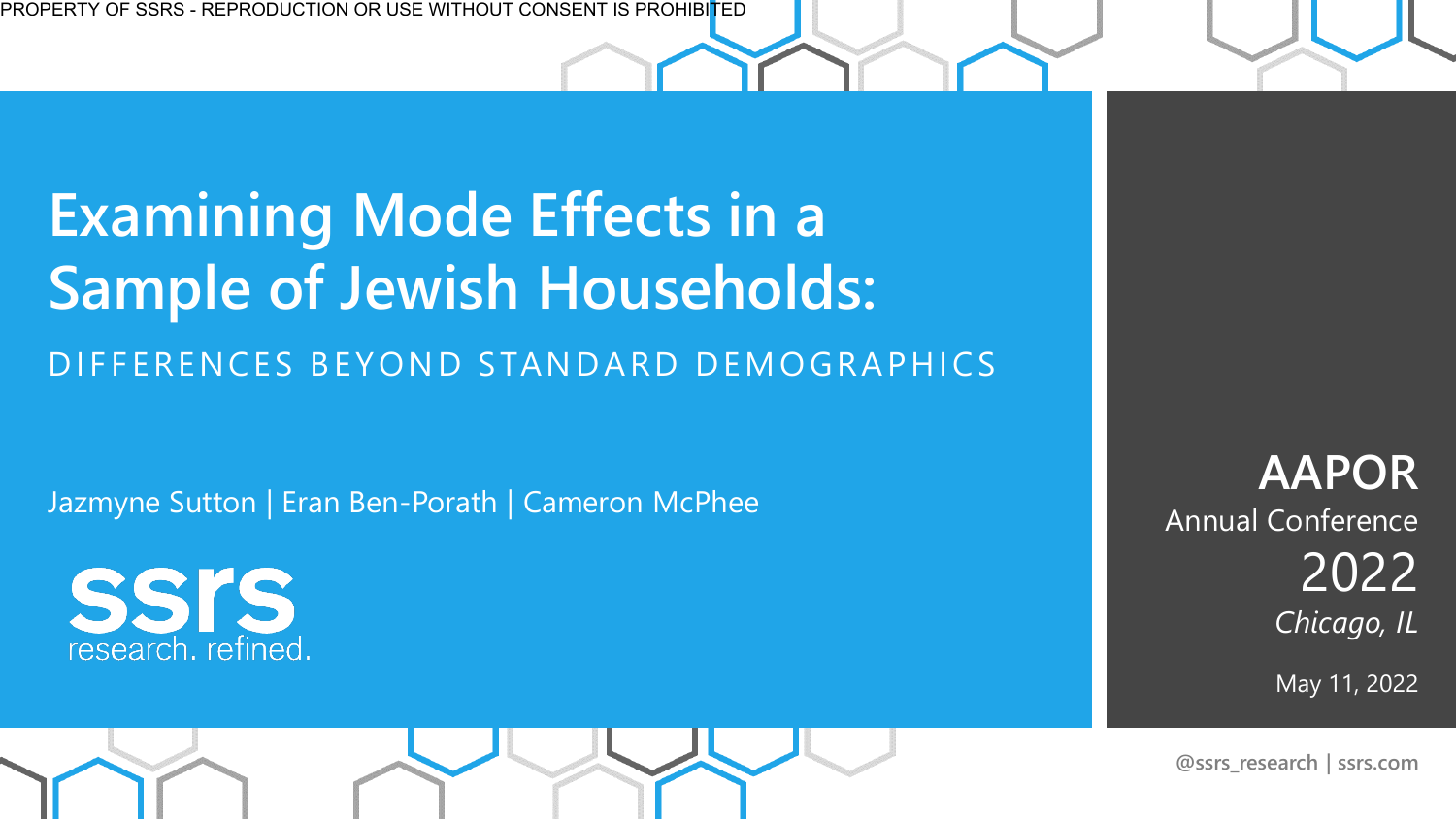#### **Overview**

- Reaching low-incidence populations requires multiple modes of data administration
- Respondents may self-select into modes in systematic ways resulting in differential responses on outcomes of interest
- **These differences may be explained by demographic characteristics used in** standard weighting procedures
- In some cases, these standard characteristics may not fully explain the variance by mode
- Other characteristics specific to the population of interest may help explain differences



2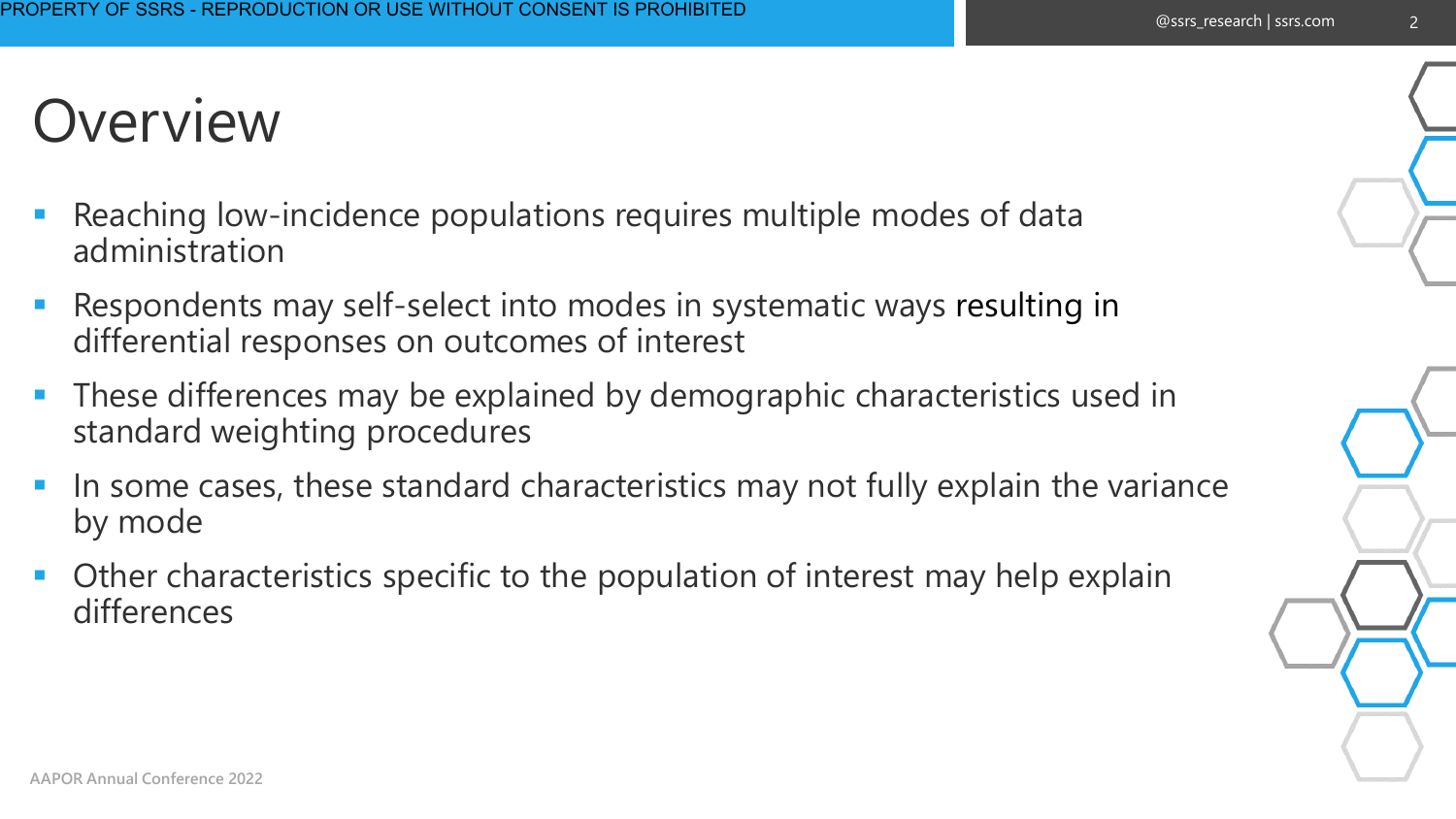# Background

#### **STUDY**

• Jewish Community Impact Study of New York, on behalf of the UJA Federation of New York

#### **TARGET POPUL ATION**

• Jewish households\* in the five boroughs of NYC plus Nassau, Suffolk and Westchester counties

#### **METHOD**

- Representative Address Based Sample reached by letters to complete:
	- Online
	- By phone
	- Hardcopy (to areas with high Jewish incidence)

**AAPOR Annual Conference 2022**  *\*includes those who self-identify as ethnically, religiously or otherwise Jewish*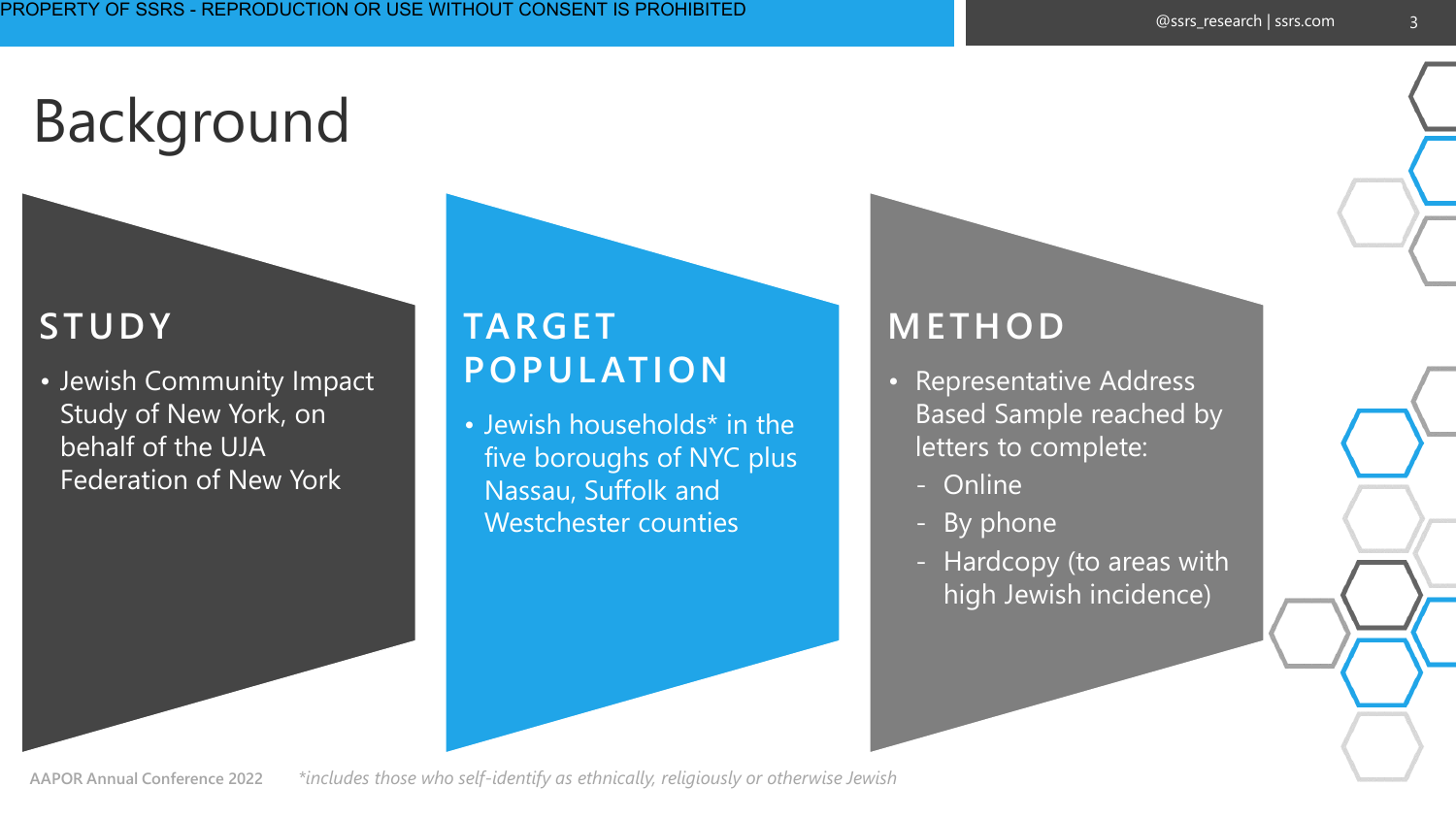### 20% 39% 51% 80% 61% 49% Web **Phone** Phone Hard Copy **REACHING JEWISH HOUSEHOLDS**  $\blacksquare$  Jewish HH  $\blacksquare$  Non-Jewish HH Systematic Differences in Mode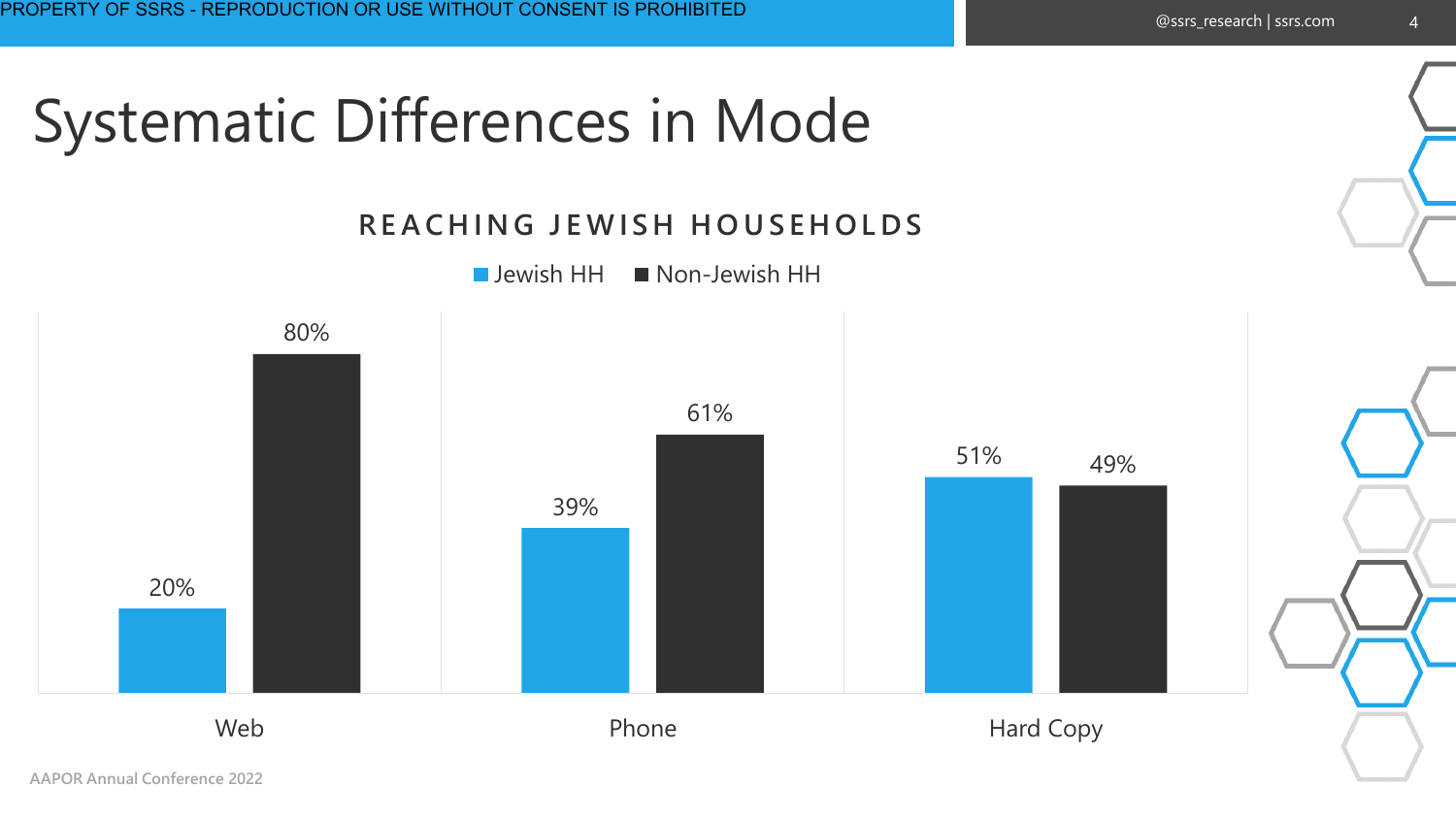## Systematic Demographic Differences in Mode

#### **A M O N G J E W I S H H O U S E H O L D S**

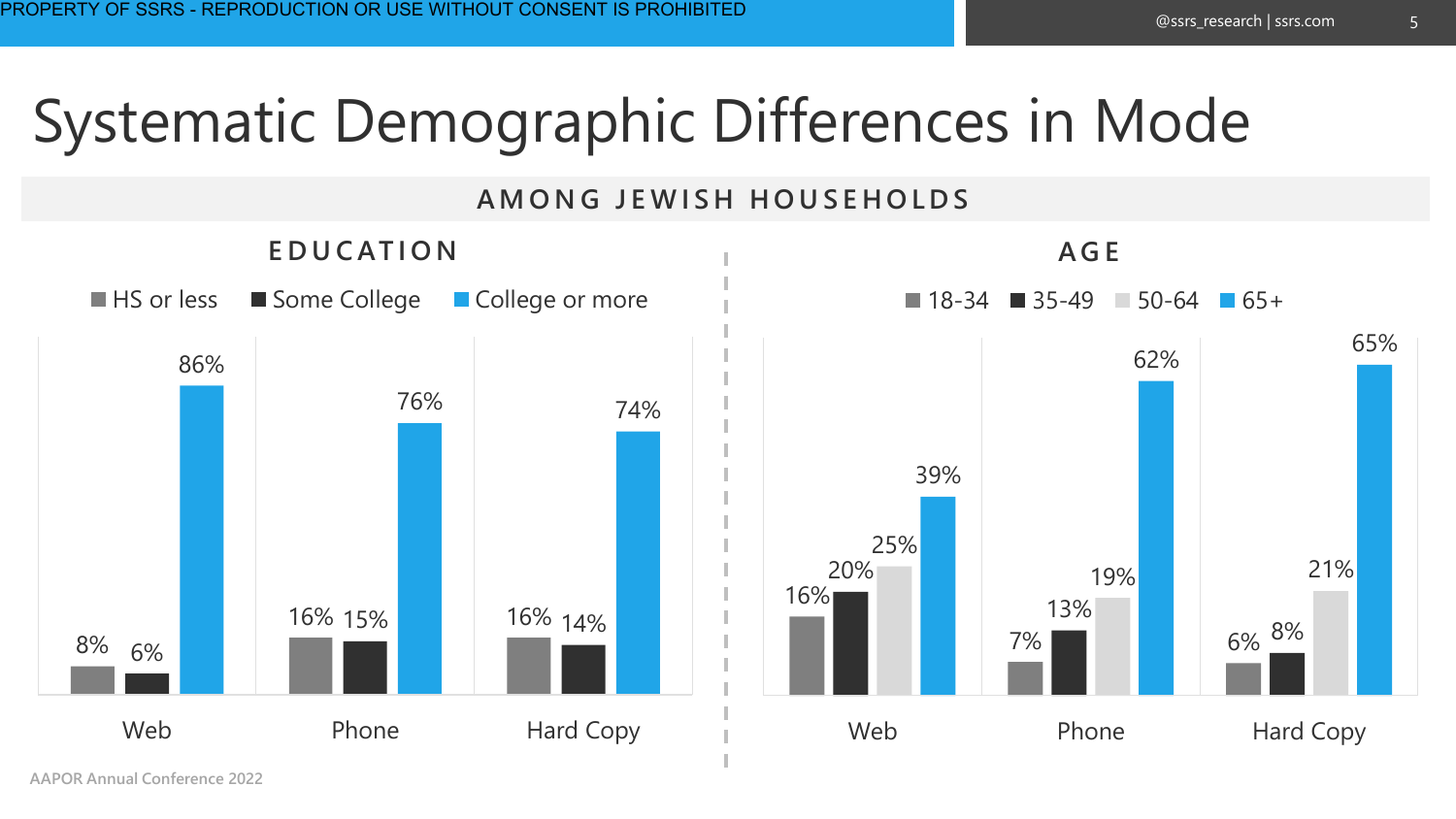## Other Systematic Differences by Mode: The Case for Denomination

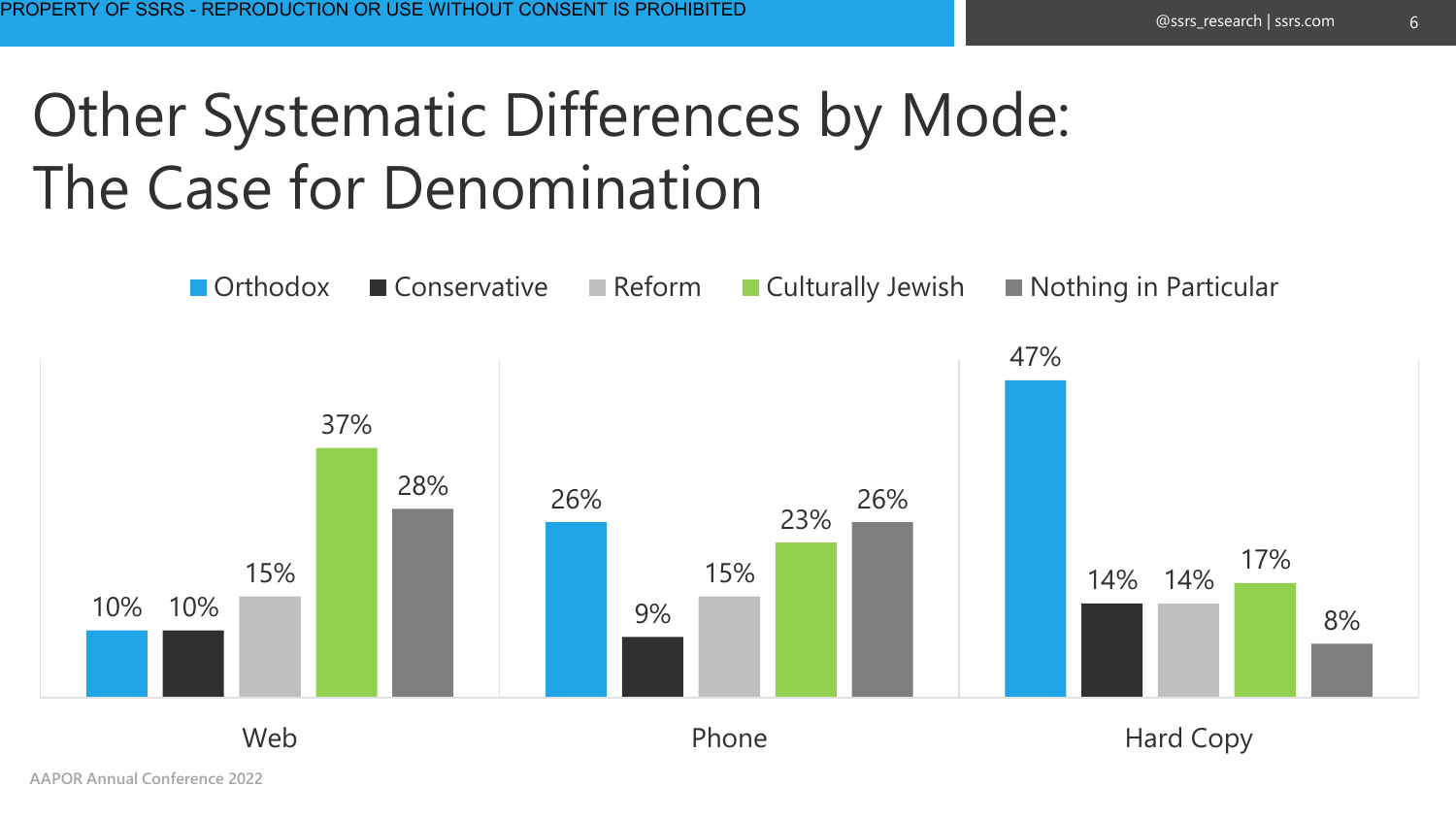**Other Systematic** Differences by Mode: The Case for Denomination

After controlling for other demographic characteristics associated with mode, there is still a large significant difference in proportion of orthodox via hard copy compared to online.

|                                                   |           | <b>Bivariate</b> | Multivariate* |                      |  |  |  |
|---------------------------------------------------|-----------|------------------|---------------|----------------------|--|--|--|
|                                                   | <b>OR</b> | $ \mathcal{D} $  | <b>OR</b>     | $\boldsymbol{\beta}$ |  |  |  |
| Orthodox (v. not)                                 |           |                  |               |                      |  |  |  |
| Phone                                             | 2.27      | < .001           | 1.91          | < .001               |  |  |  |
| Hardcopy                                          | 4.51      | < .001           | 4.51          | < .001               |  |  |  |
| Culturally Jewish/ Nothing in Particular (v. not) |           |                  |               |                      |  |  |  |
| Phone                                             | .64       | < .001           | .73           | < .001               |  |  |  |
| Hardcopy                                          | .42       | < .001           | .48           | < .001               |  |  |  |

*\*Multivariate model includes age, parental status, poverty, education, and strata as covariates.*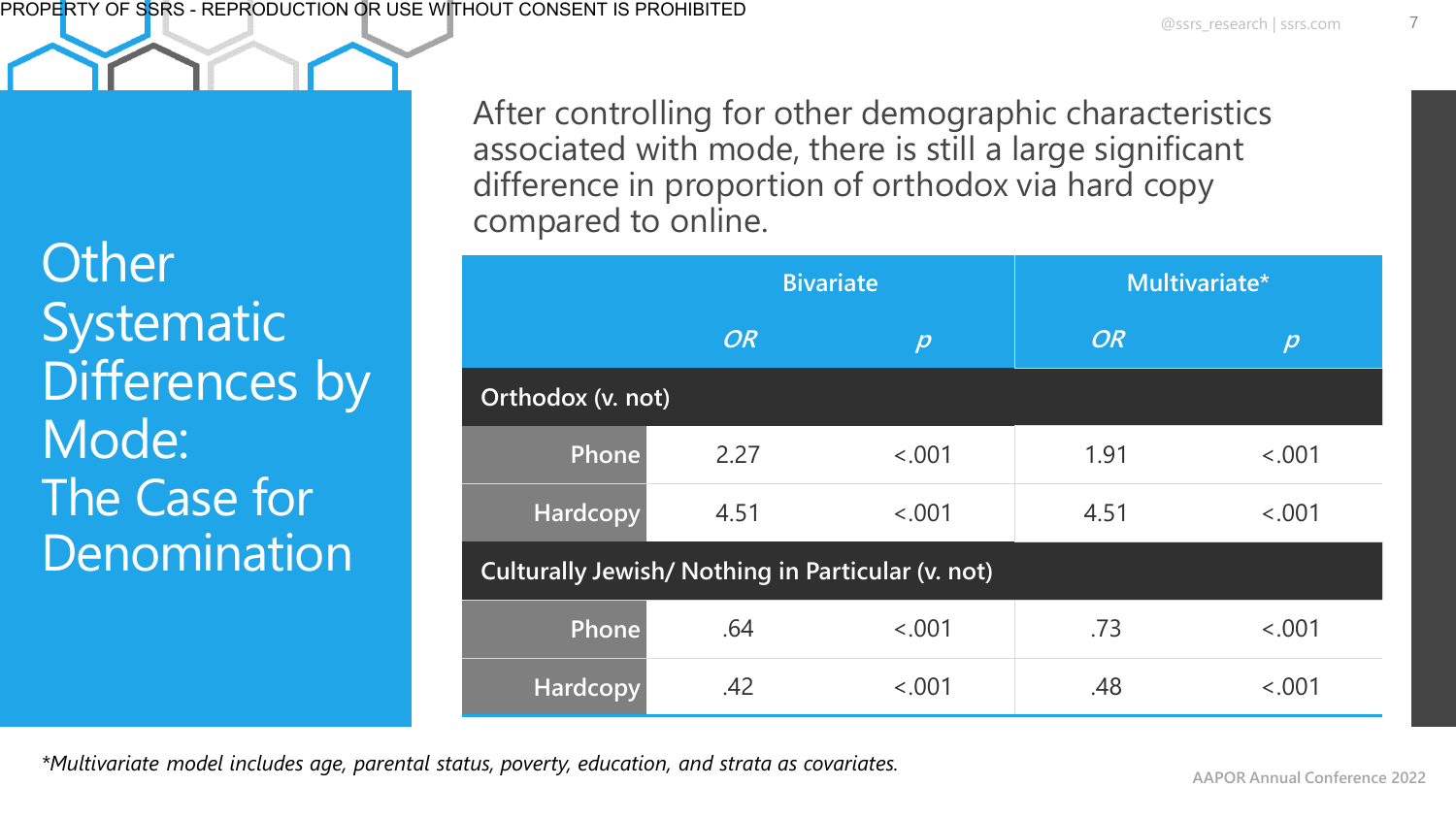PROPERTY OF SSRS - REPRODUCTION OR USE WITHOUT CONSENT IS PROHIBI<mark>T</mark>ED

#### Effects of Mode on Outcomes of Interest

**AAPOR**  Annual Conference 2022 *Chicago, IL*

May 11, 2022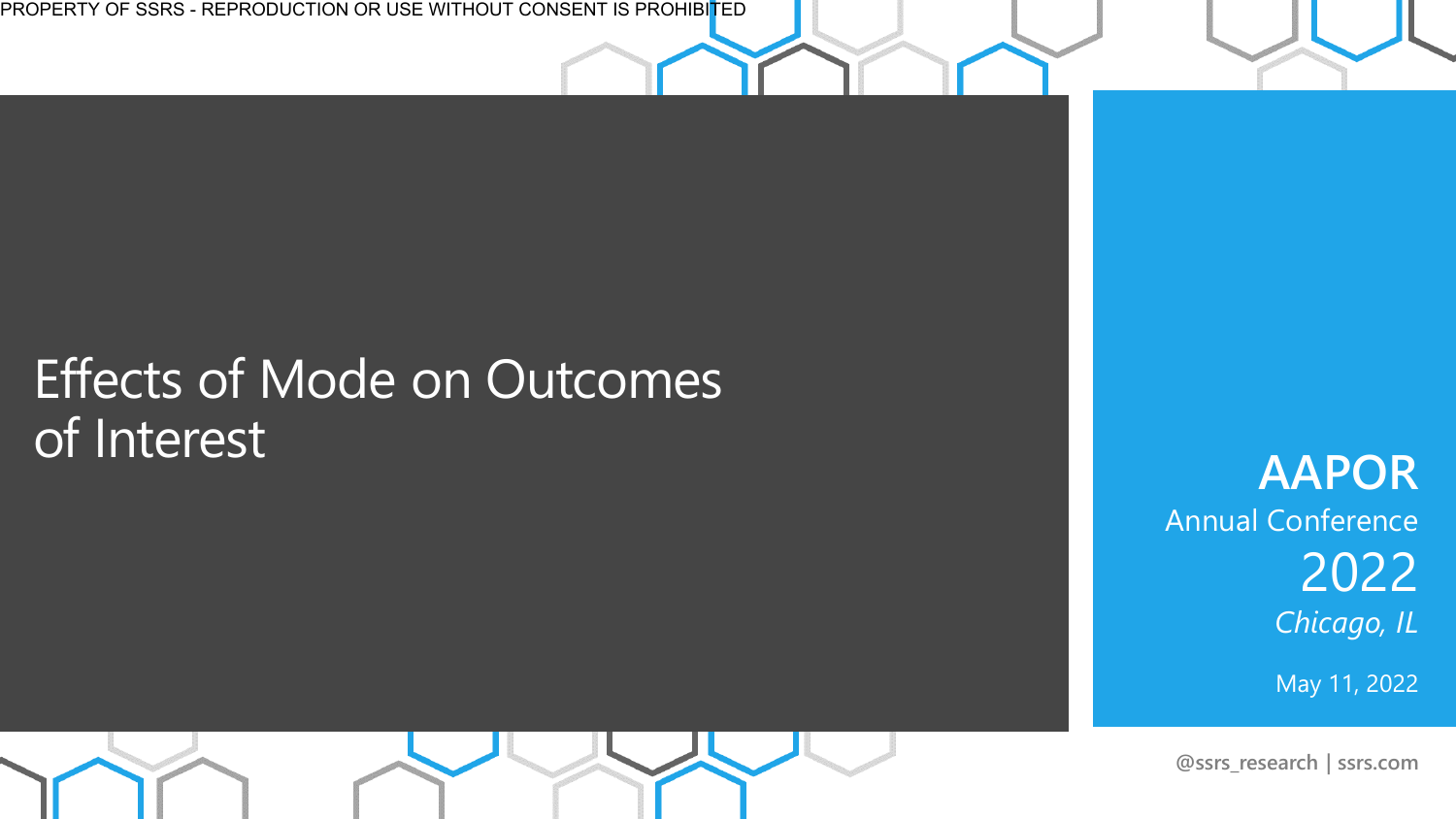### Jewish Connectedness

|                                           | <b>Bivariate</b> |                  | <b>Multivariate</b> |                  | <b>Multivariate with</b><br>Orthodox (vs. not) |                      |
|-------------------------------------------|------------------|------------------|---------------------|------------------|------------------------------------------------|----------------------|
|                                           | <b>OR</b>        | $\boldsymbol{D}$ | <b>OR</b>           | $\boldsymbol{p}$ | <b>OR</b>                                      | $\boldsymbol{\beta}$ |
| <b>Part of Local Jewish Community</b>     |                  |                  |                     |                  |                                                |                      |
| Phone                                     | 1.93             | < .001           | 1.56                | < .001           | 1.29                                           | .020                 |
| <b>Hardcopy</b>                           | 2.65             | < .001           | 2.20                | < .001           | 1.47                                           | < .001               |
| <b>Part of Jewish Community Worldwide</b> |                  |                  |                     |                  |                                                |                      |
| Phone                                     | 1.64             | < .001           | 1.34                | .033             | 1.31                                           | .076                 |
| Hardcopy                                  | 2.34             | < .001           | 1.90                | < .001           | 1.43                                           | .005                 |
| <b>Part of Online Jewish Community</b>    |                  |                  |                     |                  |                                                |                      |
| Phone                                     | 1.08             | .553             | .91                 | .530             | .72                                            | .044                 |
| Hardcopy                                  | 1.77             | < .001           | 1.51                | < .001           | 1.06                                           | .635                 |

9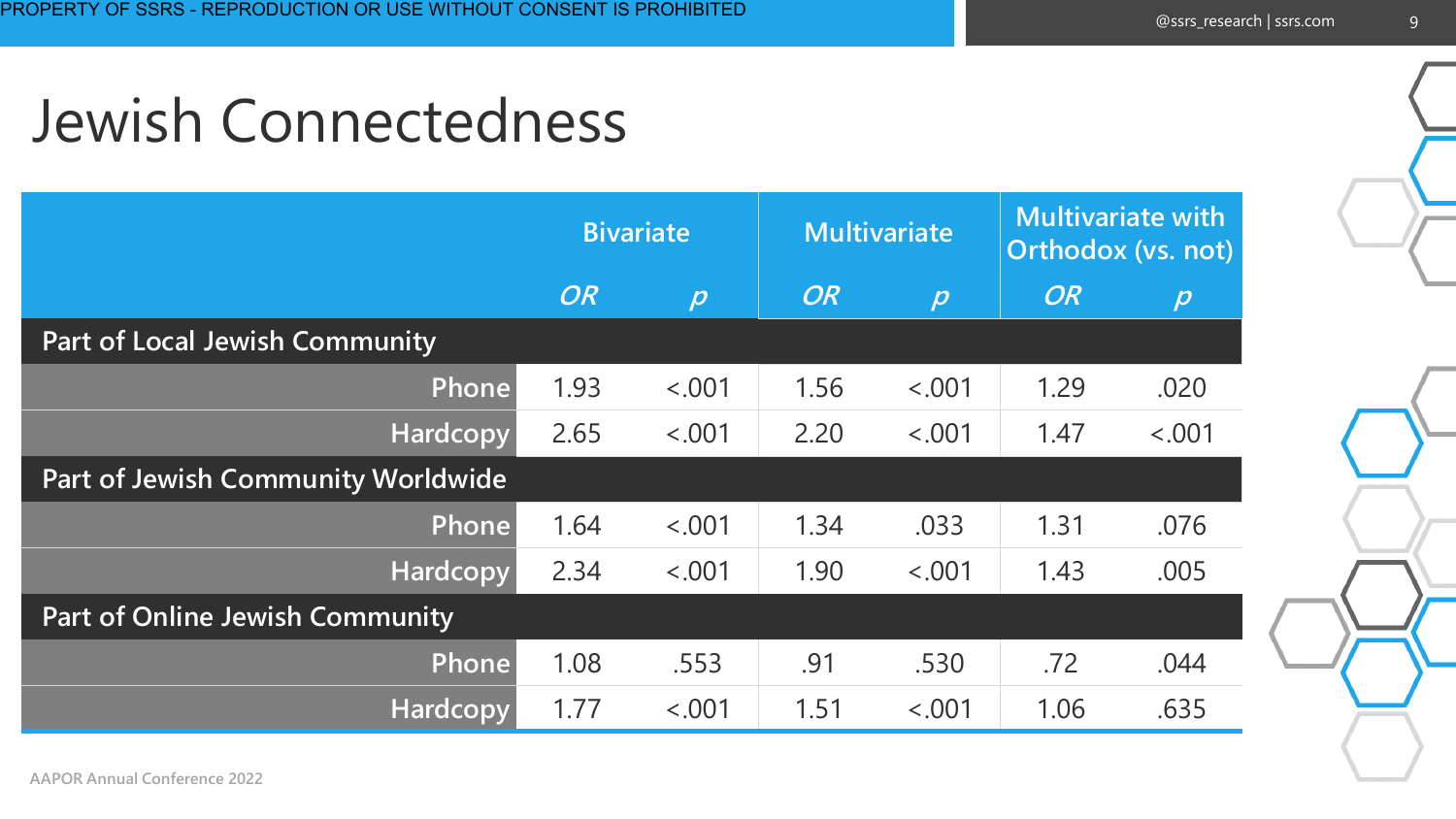### Jewish Connectedness

|                                     | <b>Bivariate</b> |                  | <b>Multivariate</b> |                     | <b>Multivariate with</b><br>Orthodox (vs. not) |                     |
|-------------------------------------|------------------|------------------|---------------------|---------------------|------------------------------------------------|---------------------|
|                                     | <b>OR</b>        | $\boldsymbol{p}$ | <b>OR</b>           | $\boldsymbol{\rho}$ | <b>OR</b>                                      | $\boldsymbol{\rho}$ |
| <b>Part of Daily Life</b>           |                  |                  |                     |                     |                                                |                     |
| Phone                               | 1.90             | < .001           | 1.50                | .002                | 1.28                                           | .095                |
| <b>Hardcopy</b>                     | 2.50             | < .001           | 1.95                | < .001              | 1.29                                           | .039                |
| <b>Help Cope at Times of Crisis</b> |                  |                  |                     |                     |                                                |                     |
| Phone                               | 1.82             | < .001           | 1.62                | < .001              | 1.42                                           | .026                |
| Hardcopy                            | 2.44             | < .001           | 2.17                | < .001              | 1.42                                           | .004                |

10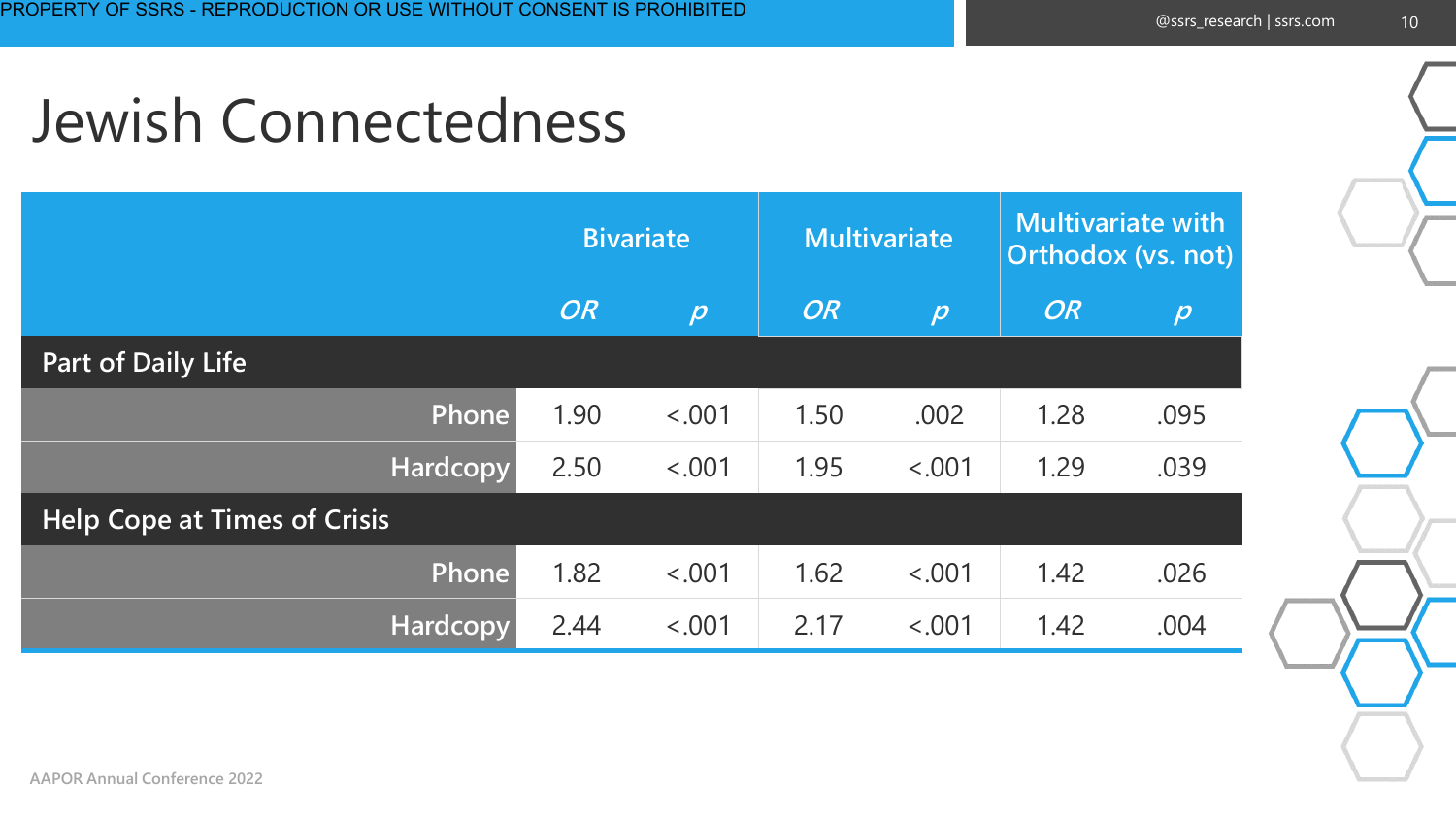# Attendance and Membership

|                                                    | <b>Bivariate</b> |                  | <b>Multivariate</b> |                      | <b>Multivariate with</b><br>Orthodox (vs. not) |                       |  |  |
|----------------------------------------------------|------------------|------------------|---------------------|----------------------|------------------------------------------------|-----------------------|--|--|
|                                                    | <b>OR</b>        | $\boldsymbol{D}$ | <b>OR</b>           | $\boldsymbol{\beta}$ | <b>OR</b>                                      | $ \boldsymbol{\rho} $ |  |  |
| <b>Attend Religious Services (During Pandemic)</b> |                  |                  |                     |                      |                                                |                       |  |  |
| Phone                                              | 1.73             | < .001           | 1.41                | .004                 | 1.13                                           | .378                  |  |  |
| Hardcopy                                           | 1.97             | < .001           | 1.76                | < .001               | .94                                            | .650                  |  |  |
| <b>Attend Jewish Programs (During Pandemic)</b>    |                  |                  |                     |                      |                                                |                       |  |  |
| Phone                                              | 1.59             | < 0.001          | 1.29                | .028                 | 1.03                                           | .843                  |  |  |
| Hardcopy                                           | 2.08             | < .001           | 1.79                | < .001               | 1.12                                           | .349                  |  |  |
| <b>Synagogue Member</b>                            |                  |                  |                     |                      |                                                |                       |  |  |
| Phone                                              | 1.66             | < .001           | 1.40                | < .001               | 1.21                                           | .099                  |  |  |
| <b>Hardcopy</b>                                    | 1.99             | < .001           | 1.76                | < 0.001              | 1.08                                           | .490                  |  |  |

11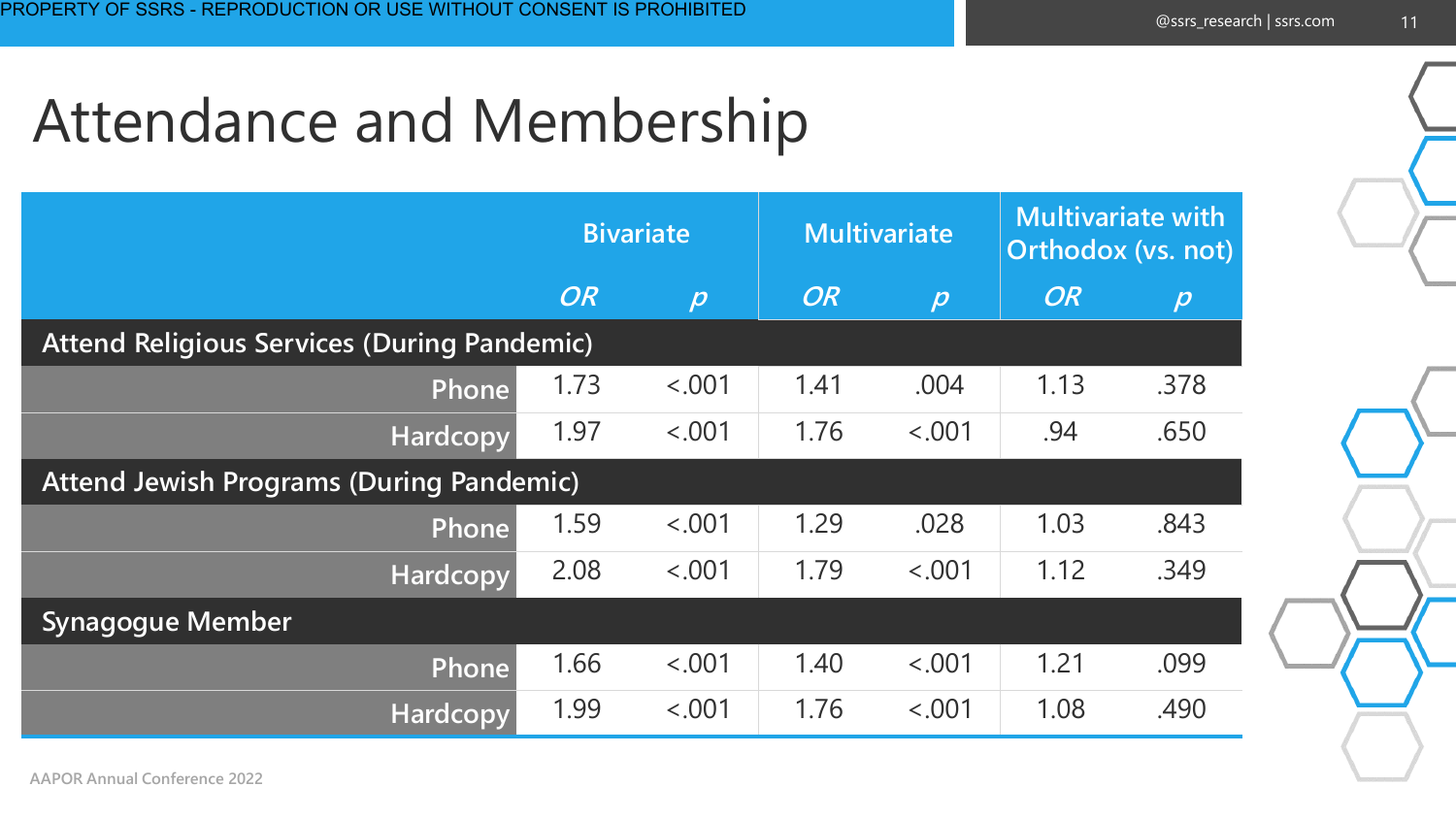PROPERTY OF SSRS - REPRODUCTION OR USE WITHOUT CONSENT IS PROHIBITED

#### Effects Beyond Demographics and Denomination

**AAPOR**  Annual Conference 2022 *Chicago, IL*

May 11, 2022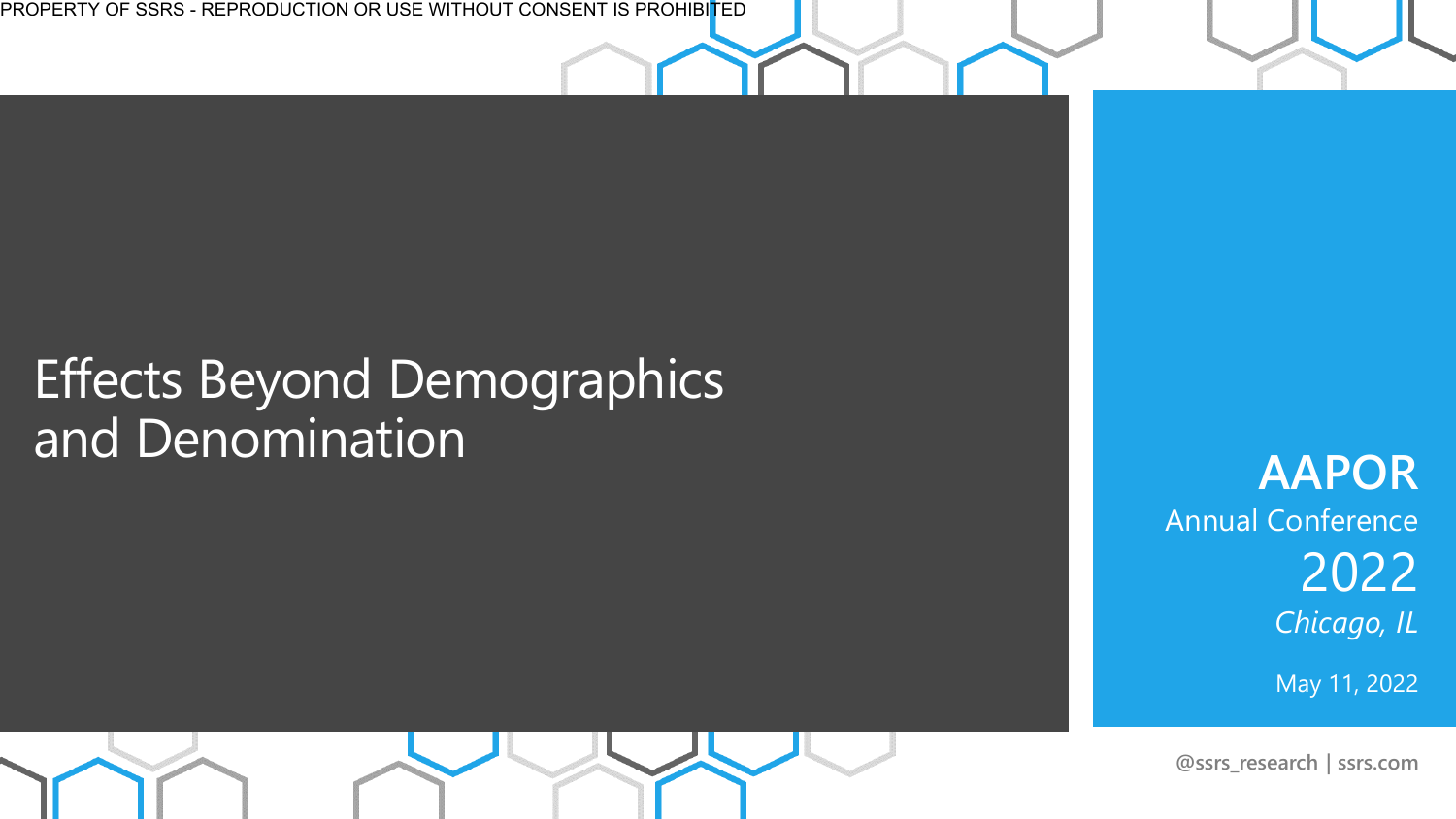### Substance Abuse

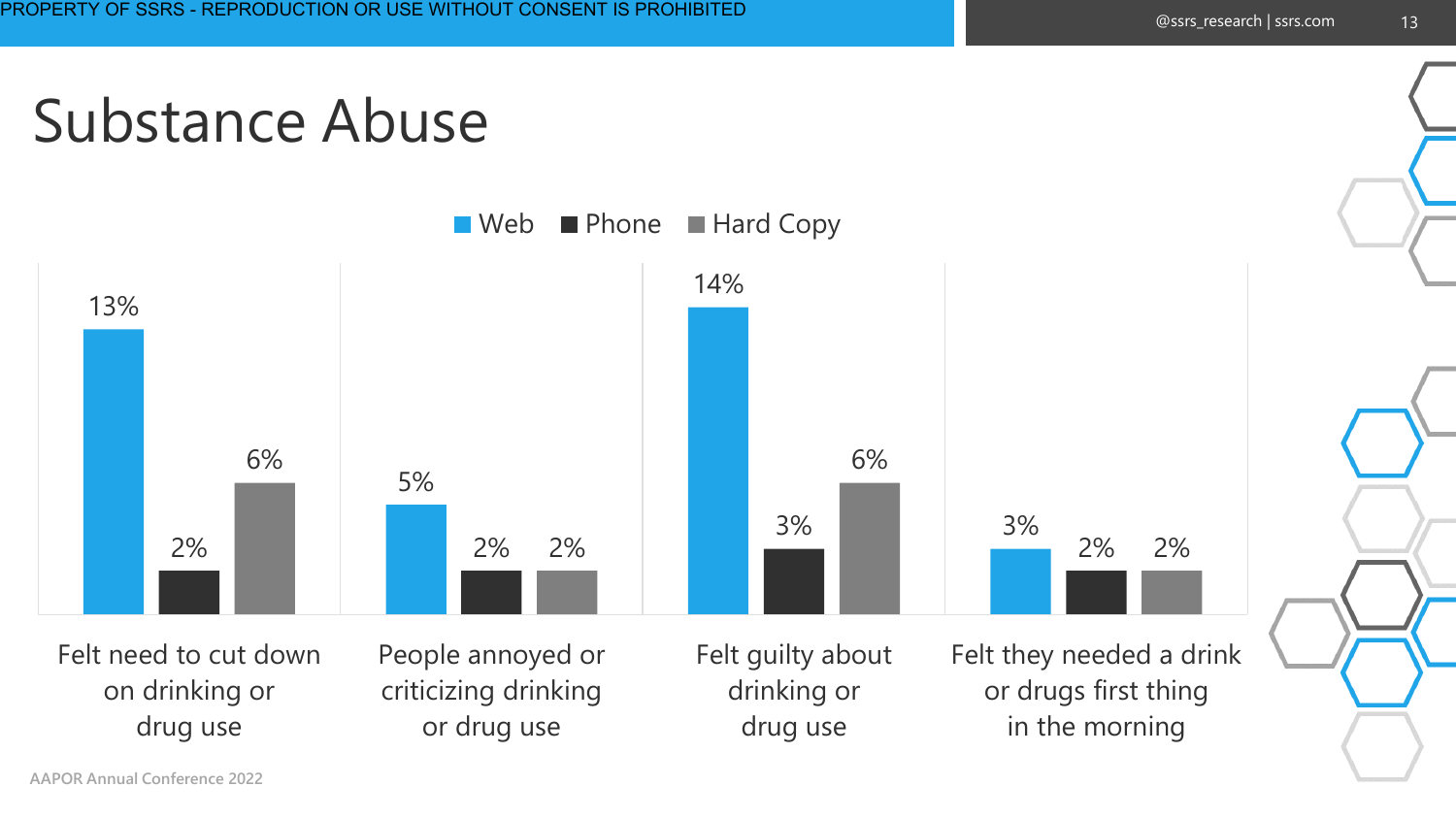#### Substance Abuse

#### BASED ON THOSE WHO SAID YES TO ANY OF THE FOUR EXPERIENCES

|              | <b>Bivariate</b> |       | <b>Multivariate</b> |                              | Multivariate with<br>Orthodox (vs. not) |      |
|--------------|------------------|-------|---------------------|------------------------------|-----------------------------------------|------|
|              | <b>OR</b>        | וסו   | OR                  | $ \boldsymbol{\mathcal{D}} $ | OR                                      |      |
| <b>Phone</b> | .24              | 0.001 | .43                 | 0.001                        | .46                                     | .002 |
| Hardcopy     | .35              | 0.001 | .55                 | 0.001                        | 02                                      | .015 |

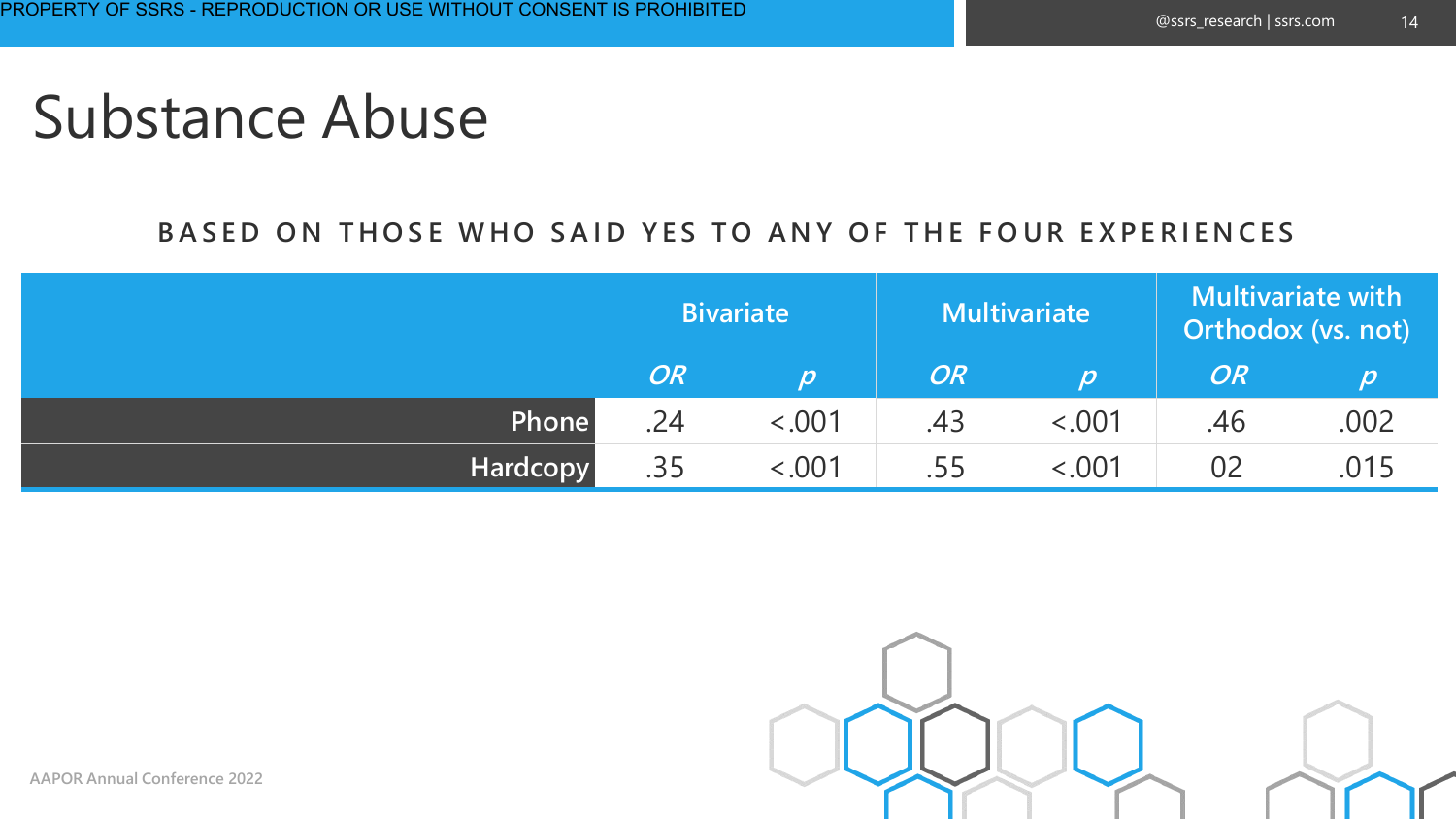Key Takeaways

**R E S P O N D E N T S S E L F - S E L E C T I N T O M O D E I N S Y S T E M AT I C W AY S .**

**MANY DIFFERENCES EXPLAINED THROUGH STANDARD DEMOGRAPHIC** FACTORS (E.G. AGE, EDUCATIONAL ATTAINMENT, POVERTY STATUS, ETC.)

#### **IMPORTANT TO CONSIDER FEATURES BEYOND STANDARD** D E M O G R A P H I C S T H A T M A Y E X P L A I N M O D A L D I F F E R E N C E S

**• When analyzing some low incidence populations, other features may be at play (i.e. denomination within a religious/ cultural group)**

**HOWEVER, ISSUES OF SOCIAL DESIRABILITY STILL PRESENT AS ARE I S S U E S W I T H G E O G R A P H Y**

#### **M U LT I - M O D E D ATA C O L L E C T I O N A L L O W S F O R :**

- **• Reach to diverse populations that may not feel comfortable using some modes**
- **• Reach low incidence populations**
- **• Collection of wider range of responses due to issues of social desirability in some modes**